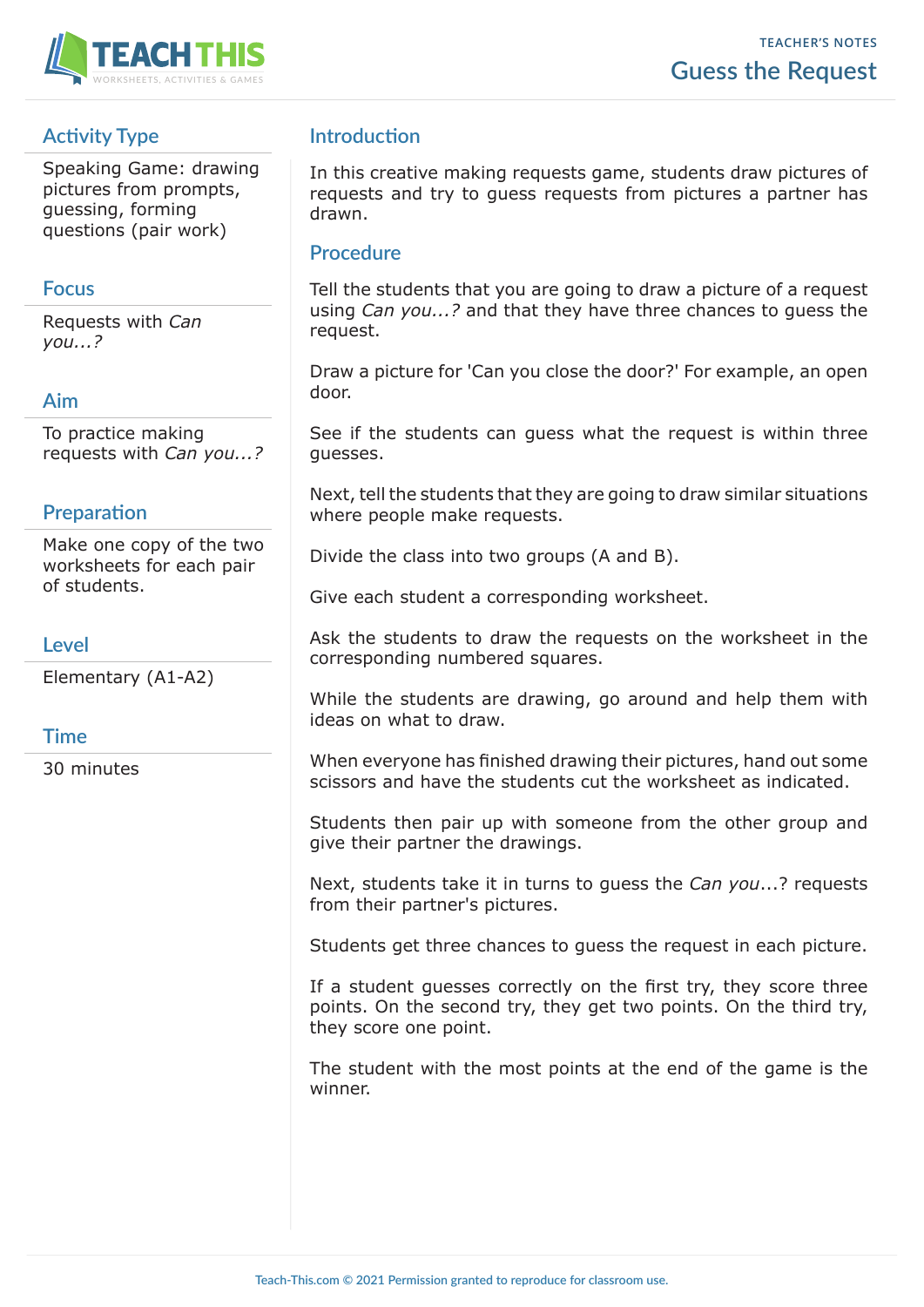

## **Student A**

#### **Draw the requests below in the numbered squares.**

|        |               | 12                 | $\overline{3}$ |  |
|--------|---------------|--------------------|----------------|--|
|        |               |                    |                |  |
|        |               |                    |                |  |
|        |               |                    |                |  |
|        |               |                    |                |  |
|        |               |                    |                |  |
|        |               |                    |                |  |
|        |               |                    |                |  |
| $\chi$ |               |                    |                |  |
|        | $\frac{1}{4}$ | 15                 | 16             |  |
|        |               |                    |                |  |
|        |               |                    |                |  |
|        |               |                    |                |  |
|        |               |                    |                |  |
|        |               |                    |                |  |
|        |               |                    |                |  |
|        |               |                    |                |  |
|        |               |                    |                |  |
|        |               | 18<br>$\mathbf{I}$ | 19             |  |
|        |               |                    |                |  |
|        |               |                    |                |  |
|        |               |                    |                |  |
|        |               |                    |                |  |
|        |               |                    |                |  |
|        |               |                    |                |  |
|        |               |                    |                |  |
|        |               |                    |                |  |
| $\chi$ | $\mathbf{r}$  |                    |                |  |

#### **Requests**:

- 
- 2. Can you clean the kitchen? 7. Can you stop talking?
- 
- 
- 5. Can you help me with my bags?
- 1. Can you open the door? 6. Can you turn on the light?
	-
- 3. Can you pass me a pen? 8. Can you turn the music down?
- 4. Can you tell me the time? 9. Can you take off your shoes?